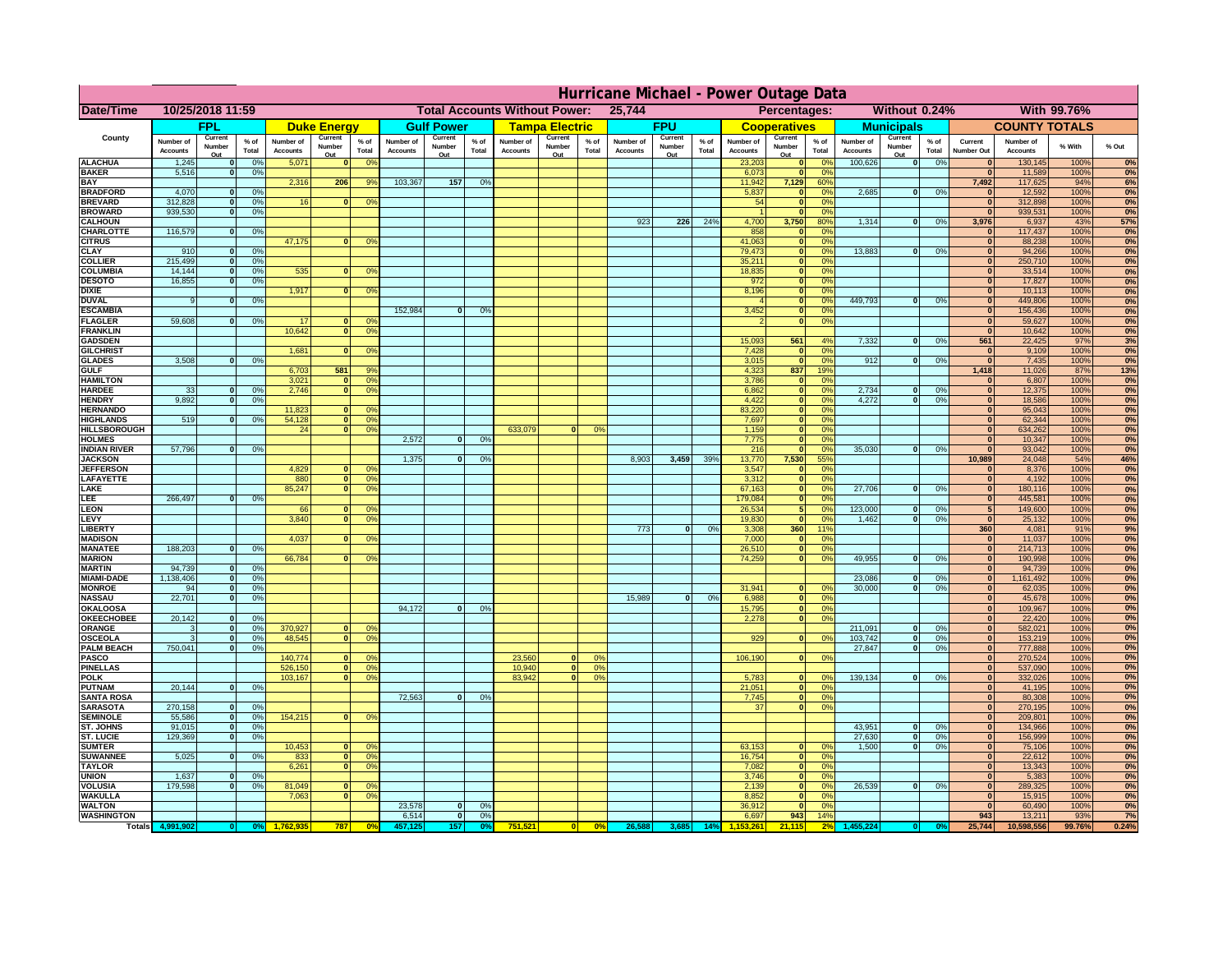# 10/25/2018 11:59 AM Hurricane Michael

| <b>Power Provider</b>                   | <b>County</b>       | <b>Number of Customers</b> | <b>Current Number Out</b> |                          | <b>Estimated Restore Time</b> |
|-----------------------------------------|---------------------|----------------------------|---------------------------|--------------------------|-------------------------------|
|                                         |                     |                            |                           | <b>Outage Percentage</b> |                               |
| West Florida Electric Cooperative, Inc. | <b>JACKSON</b>      | 13,723                     | 7,483                     | 54.53%                   | >5 days                       |
| Gulf Coast Electric Cooperative, Inc.   | BAY                 | 11,942                     | 7,129                     | 59.70%                   | >5 days                       |
| Florida Public Utilities Corporation    | <b>JACKSON</b>      | 8,903                      | 3,459                     | 38.85%                   | >5 days                       |
| West Florida Electric Cooperative, Inc. | CALHOUN             | 2,852                      | 2,061                     | 72.27%                   | >5 days                       |
| Gulf Coast Electric Cooperative, Inc.   | <b>CALHOUN</b>      | 1,848                      | 1,689                     | 91.40%                   | >5 days                       |
|                                         |                     |                            | 837                       |                          |                               |
| Gulf Coast Electric Cooperative, Inc.   | GULF                | 4,323                      |                           | 19.36%                   | >5 days                       |
| West Florida Electric Cooperative, Inc. | <b>WASHINGTON</b>   | 4,260                      | 834                       | 19.58%                   | >5 days                       |
| Duke Energy                             | <b>GULF</b>         | 6,703                      | 581                       | 8.67%                    | TBD                           |
| Talquin Electric Cooperative, Inc.      | GADSDEN             | 15,093                     | 561                       | 3.72%                    | 72                            |
| Talquin Electric Cooperative, Inc.      | <b>LIBERTY</b>      | 3,308                      | 360                       | 10.88%                   | >5 days                       |
| Florida Public Utilities Corporation    | <b>CALHOUN</b>      | 923                        | 226                       | 24.49%                   | >5 days                       |
| Duke Energy                             | BAY                 | 2,316                      | 206                       | 8.89%                    | TBD                           |
|                                         | BAY                 | 103,367                    | 157                       | 0.15%                    | $24$                          |
| <b>Gulf Power Company</b>               |                     |                            |                           |                          |                               |
| Gulf Coast Electric Cooperative, Inc.   | WASHINGTON          | 2,437                      | 109                       | 4.47%                    | >5 days                       |
| Gulf Coast Electric Cooperative, Inc.   | <b>JACKSON</b>      | 47                         | 47                        | 100.00%                  | >5 days                       |
| Talquin Electric Cooperative, Inc.      | LEON                | 26,534                     | 5                         | 0.02%                    | 48                            |
| Central Florida Electric Cooperative    | <b>ALACHUA</b>      | 875                        | $\mathbf 0$               | 0.00%                    | <b>TBD</b>                    |
| Central Florida Electric Cooperative    | <b>DIXIE</b>        | 7,595                      | $\pmb{0}$                 | 0.00%                    | <b>TBD</b>                    |
| Central Florida Electric Cooperative    | <b>GILCHRIST</b>    | 7,424                      | $\mathbf 0$               | 0.00%                    | Restored                      |
|                                         |                     |                            |                           |                          | TBD                           |
| Central Florida Electric Cooperative    | LAFAYETTE           | 9                          | $\pmb{0}$                 | 0.00%                    |                               |
| Central Florida Electric Cooperative    | LEVY                | 17,513                     | $\mathbf 0$               | 0.00%                    | Restored                      |
| Central Florida Electric Cooperative    | <b>MARION</b>       | 9                          | $\mathbf 0$               | 0.00%                    | TBD                           |
| Chattahoochee Electric                  | <b>GADSDEN</b>      | 1,173                      | $\mathbf 0$               | 0.00%                    | Restored                      |
| Choctawhatchee Electric Cooperative     | <b>HOLMES</b>       | 293                        | $\mathbf 0$               | 0.00%                    | Restored                      |
| Choctawhatchee Electric Cooperative     | <b>OKALOOSA</b>     | 15,795                     | $\mathbf 0$               | 0.00%                    | Restored                      |
| Choctawhatchee Electric Cooperative     | <b>SANTA ROSA</b>   | 201                        | $\pmb{0}$                 | 0.00%                    | Restored                      |
| Choctawhatchee Electric Cooperative     | <b>WALTON</b>       | 36,812                     | $\mathbf 0$               | 0.00%                    | Restored                      |
|                                         |                     |                            |                           |                          |                               |
| City of Alachua                         | <b>ALACHUA</b>      | 4,426                      | $\pmb{0}$                 | 0.00%                    | TBD                           |
| City of Bartow                          | <b>POLK</b>         | 11,790                     | $\mathbf 0$               | 0.00%                    | <b>TBD</b>                    |
| City of Blountstown                     | CALHOUN             | 1,314                      | $\pmb{0}$                 | 0.00%                    | Restored                      |
| City of Bushnell                        | <b>SUMTER</b>       | 1,500                      | $\mathbf 0$               | 0.00%                    | <b>TBD</b>                    |
| City of Clewiston                       | <b>HENDRY</b>       | 4,272                      | 0                         | 0.00%                    | TBD                           |
| City of Fort Meade                      | <b>POLK</b>         | 2,379                      | $\mathbf 0$               | 0.00%                    | <b>TBD</b>                    |
| City of Havana                          | GADSDEN             | 1,391                      | $\pmb{0}$                 | 0.00%                    | Restored                      |
| City of Leesburg                        | LAKE                | 22,000                     | $\mathbf 0$               | 0.00%                    | <b>TBD</b>                    |
|                                         |                     |                            | $\pmb{0}$                 |                          |                               |
| City of Moore Haven                     | <b>GLADES</b>       | 912                        |                           | 0.00%                    | TBD                           |
| City of Mount Dora                      | LAKE                | 5,706                      | $\mathbf 0$               | 0.00%                    | TBD                           |
| City of Newberry                        | <b>ALACHUA</b>      | 1,727                      | $\pmb{0}$                 | 0.00%                    | TBD                           |
| City of Quincy                          | <b>GADSDEN</b>      | 4,768                      | $\mathbf 0$               | 0.00%                    | Restored                      |
| City of Starke                          | <b>BRADFORD</b>     | 2,685                      | $\pmb{0}$                 | 0.00%                    | TBD                           |
| City of Tallahassee                     | <b>LEON</b>         | 123,000                    | $\mathbf 0$               | 0.00%                    | Restored                      |
| City of Vero Beach                      | <b>INDIAN RIVER</b> | 35,030                     | $\pmb{0}$                 | 0.00%                    | <b>TBD</b>                    |
| City of Wauchula                        | <b>HARDEE</b>       | 2,734                      | $\mathbf 0$               | 0.00%                    | <b>TBD</b>                    |
|                                         |                     |                            |                           |                          |                               |
| City of Williston                       | LEVY                | 1,462                      | 0                         | 0.00%                    | <b>TBD</b>                    |
| City of Winter Park                     | <b>ORANGE</b>       | 13,941                     | $\mathbf 0$               | 0.00%                    | <b>TBD</b>                    |
| Clay Electric Cooperative               | <b>ALACHUA</b>      | 22,328                     | $\pmb{0}$                 | 0.00%                    | <b>TBD</b>                    |
| Clay Electric Cooperative               | <b>BAKER</b>        | 2,476                      | $\mathbf 0$               | 0.00%                    | <b>TBD</b>                    |
| Clay Electric Cooperative               | <b>BRADFORD</b>     | 5,837                      | $\mathbf 0$               | 0.00%                    | TBD                           |
| Clay Electric Cooperative               | <b>CLAY</b>         | 79,473                     | $\pmb{0}$                 | 0.00%                    | <b>TBD</b>                    |
| Clay Electric Cooperative               | <b>COLUMBIA</b>     | 16,922                     | 0                         | 0.00%                    | TBD                           |
| Clay Electric Cooperative               | <b>DUVAL</b>        | $\overline{4}$             | $\pmb{0}$                 | 0.00%                    | TBD                           |
|                                         |                     |                            |                           |                          |                               |
| Clay Electric Cooperative               | <b>FLAGLER</b>      | $\overline{2}$             | 0                         | 0.00%                    | TBD                           |
| Clay Electric Cooperative               | <b>GILCHRIST</b>    | $\overline{4}$             | $\mathsf{O}\xspace$       | 0.00%                    | <b>TBD</b>                    |
| Clay Electric Cooperative               | LAKE                | 2,239                      | 0                         | 0.00%                    | TBD                           |
| Clay Electric Cooperative               | LEVY                | 712                        | $\mathsf{O}\xspace$       | 0.00%                    | <b>TBD</b>                    |
| Clay Electric Cooperative               | <b>MARION</b>       | 16,301                     | 0                         | 0.00%                    | TBD                           |
| Clay Electric Cooperative               | PUTNAM              | 21,051                     | $\pmb{0}$                 | 0.00%                    | <b>TBD</b>                    |
| Clay Electric Cooperative               | SUWANNEE            | 5                          | 0                         | 0.00%                    | TBD                           |
|                                         |                     |                            |                           |                          |                               |
| Clay Electric Cooperative               | <b>UNION</b>        | 3,746                      | $\pmb{0}$                 | 0.00%                    | <b>TBD</b>                    |
| Clay Electric Cooperative               | VOLUSIA             | 2,139                      | 0                         | 0.00%                    | TBD                           |
| Duke Energy                             | <b>ALACHUA</b>      | 5,071                      | $\pmb{0}$                 | 0.00%                    | Restored                      |
| Duke Energy                             | <b>BREVARD</b>      | 16                         | $\pmb{0}$                 | 0.00%                    | Restored                      |
| Duke Energy                             | <b>CITRUS</b>       | 47,175                     | $\pmb{0}$                 | 0.00%                    | Restored                      |
| Duke Energy                             | COLUMBIA            | 535                        | $\pmb{0}$                 | 0.00%                    | Restored                      |
| Duke Energy                             | <b>DIXIE</b>        | 1,917                      | $\pmb{0}$                 | 0.00%                    | Restored                      |
| Duke Energy                             | <b>FLAGLER</b>      | 17                         | 0                         | 0.00%                    | Restored                      |
| <b>Duke Energy</b>                      |                     | 10,642                     | $\pmb{0}$                 | 0.00%                    | Restored                      |
|                                         | <b>FRANKLIN</b>     |                            |                           |                          |                               |
| Duke Energy                             | <b>GILCHRIST</b>    | 1,681                      | $\pmb{0}$                 | 0.00%                    | Restored                      |
| Duke Energy                             | <b>HAMILTON</b>     | 3,021                      | $\pmb{0}$                 | 0.00%                    | Restored                      |
| Duke Energy                             | HARDEE              | 2,746                      | 0                         | 0.00%                    | Restored                      |
| <b>Duke Energy</b>                      | <b>HERNANDO</b>     | 11,823                     | $\pmb{0}$                 | 0.00%                    | Restored                      |
| Duke Energy                             | <b>HIGHLANDS</b>    | 54,128                     | 0                         | 0.00%                    | Restored                      |
| Duke Energy                             | HILLSBOROUGH        | 24                         | $\pmb{0}$                 | 0.00%                    | Restored                      |
|                                         |                     |                            |                           |                          |                               |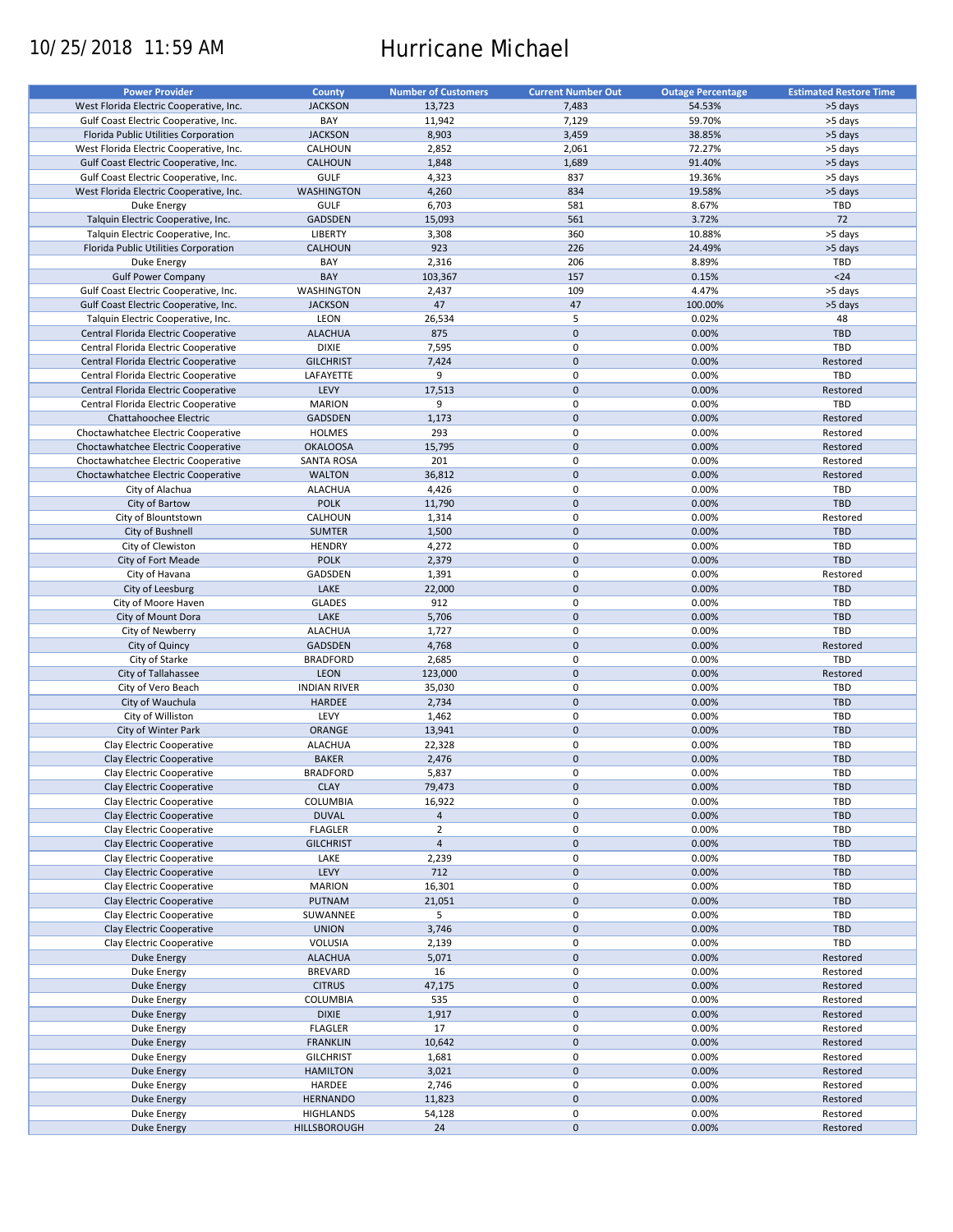### 10/25/2018 11:59 AM Hurricane Michael

| Duke Energy                                        | <b>JEFFERSON</b>    | 4,829          | $\mathbf 0$ | 0.00% | Restored   |
|----------------------------------------------------|---------------------|----------------|-------------|-------|------------|
| <b>Duke Energy</b>                                 | LAFAYETTE           | 880            | $\mathbf 0$ | 0.00% | Restored   |
| Duke Energy                                        | LAKE                | 85,247         | 0           | 0.00% | Restored   |
|                                                    | <b>LEON</b>         | 66             | $\mathbf 0$ | 0.00% |            |
| <b>Duke Energy</b>                                 |                     |                |             |       | Restored   |
| Duke Energy                                        | LEVY                | 3,840          | 0           | 0.00% | Restored   |
| <b>Duke Energy</b>                                 | <b>MADISON</b>      | 4,037          | $\mathbf 0$ | 0.00% | Restored   |
| Duke Energy                                        | <b>MARION</b>       | 66,784         | $\mathbf 0$ | 0.00% | Restored   |
|                                                    |                     |                | $\mathbf 0$ |       |            |
| <b>Duke Energy</b>                                 | ORANGE              | 370,927        |             | 0.00% | Restored   |
| Duke Energy                                        | <b>OSCEOLA</b>      | 48,545         | 0           | 0.00% | Restored   |
| Duke Energy                                        | PASCO               | 140,774        | $\mathbf 0$ | 0.00% | Restored   |
| Duke Energy                                        | PINELLAS            | 526,150        | 0           | 0.00% | Restored   |
|                                                    |                     |                |             |       |            |
| Duke Energy                                        | <b>POLK</b>         | 103,167        | $\mathbf 0$ | 0.00% | Restored   |
| Duke Energy                                        | SEMINOLE            | 154,215        | $\mathbf 0$ | 0.00% | Restored   |
| Duke Energy                                        | <b>SUMTER</b>       | 10,453         | $\mathbf 0$ | 0.00% | Restored   |
| Duke Energy                                        | SUWANNEE            | 833            | $\pmb{0}$   | 0.00% | Restored   |
|                                                    |                     |                |             |       |            |
| <b>Duke Energy</b>                                 | <b>TAYLOR</b>       | 6,261          | $\mathbf 0$ | 0.00% | Restored   |
| Duke Energy                                        | VOLUSIA             | 81,049         | $\pmb{0}$   | 0.00% | Restored   |
| <b>Duke Energy</b>                                 | <b>WAKULLA</b>      | 7,063          | $\mathbf 0$ | 0.00% | Restored   |
|                                                    |                     |                | $\pmb{0}$   | 0.00% | <b>TBD</b> |
| Escambia River Electric Cooperative, Inc.          | <b>ESCAMBIA</b>     | 3,452          |             |       |            |
| Escambia River Electric Cooperative, Inc.          | <b>SANTA ROSA</b>   | 7,544          | $\mathbf 0$ | 0.00% | TBD        |
| Florida Keys Electric Cooperative                  | <b>MONROE</b>       | 31,941         | $\pmb{0}$   | 0.00% | <b>TBD</b> |
| Florida Power and Light Company                    | <b>ALACHUA</b>      | 1,245          | $\mathbf 0$ | 0.00% | <b>TBD</b> |
|                                                    |                     |                | $\pmb{0}$   |       |            |
| Florida Power and Light Company                    | <b>BAKER</b>        | 5,516          |             | 0.00% | <b>TBD</b> |
| Florida Power and Light Company                    | <b>BRADFORD</b>     | 4,070          | $\mathbf 0$ | 0.00% | <b>TBD</b> |
| Florida Power and Light Company                    | <b>BREVARD</b>      | 312,828        | $\mathbf 0$ | 0.00% | <b>TBD</b> |
| Florida Power and Light Company                    | <b>BROWARD</b>      | 939,530        | $\pmb{0}$   | 0.00% | <b>TBD</b> |
|                                                    |                     |                |             |       |            |
| Florida Power and Light Company                    | CHARLOTTE           | 116,579        | $\mathbf 0$ | 0.00% | TBD        |
| Florida Power and Light Company                    | <b>CLAY</b>         | 910            | $\mathbf 0$ | 0.00% | <b>TBD</b> |
| Florida Power and Light Company                    | <b>COLLIER</b>      | 215,499        | $\mathbf 0$ | 0.00% | TBD        |
|                                                    |                     |                |             |       |            |
| Florida Power and Light Company                    | <b>COLUMBIA</b>     | 14,144         | $\pmb{0}$   | 0.00% | <b>TBD</b> |
| Florida Power and Light Company                    | <b>DESOTO</b>       | 16,855         | $\mathbf 0$ | 0.00% | <b>TBD</b> |
| Florida Power and Light Company                    | <b>DUVAL</b>        | 9              | $\pmb{0}$   | 0.00% | <b>TBD</b> |
| Florida Power and Light Company                    | <b>FLAGLER</b>      | 59,608         | 0           | 0.00% | TBD        |
|                                                    |                     |                |             |       |            |
| Florida Power and Light Company                    | <b>GLADES</b>       | 3,508          | $\mathbf 0$ | 0.00% | <b>TBD</b> |
| Florida Power and Light Company                    | HARDEE              | 33             | 0           | 0.00% | TBD        |
| Florida Power and Light Company                    | <b>HENDRY</b>       | 9,892          | $\pmb{0}$   | 0.00% | <b>TBD</b> |
| Florida Power and Light Company                    | <b>HIGHLANDS</b>    | 519            | $\pmb{0}$   | 0.00% | TBD        |
|                                                    |                     |                |             |       |            |
| Florida Power and Light Company                    | <b>INDIAN RIVER</b> | 57,796         | $\pmb{0}$   | 0.00% | <b>TBD</b> |
| Florida Power and Light Company                    | LEE                 | 266,497        | $\pmb{0}$   | 0.00% | <b>TBD</b> |
| Florida Power and Light Company                    | MANATEE             | 188,203        | $\mathbf 0$ | 0.00% | <b>TBD</b> |
| Florida Power and Light Company                    | <b>MARTIN</b>       | 94,739         | $\pmb{0}$   | 0.00% | TBD        |
|                                                    |                     |                |             |       |            |
| Florida Power and Light Company                    | MIAMI-DADE          | 1,138,406      | $\pmb{0}$   | 0.00% | <b>TBD</b> |
| Florida Power and Light Company                    | <b>MONROE</b>       | 94             | $\pmb{0}$   | 0.00% | TBD        |
| Florida Power and Light Company                    | NASSAU              | 22,701         | $\mathbf 0$ | 0.00% | <b>TBD</b> |
|                                                    |                     |                | $\mathbf 0$ |       |            |
| Florida Power and Light Company                    | OKEECHOBEE          | 20,142         |             | 0.00% | TBD        |
| Florida Power and Light Company                    | ORANGE              | $\overline{3}$ | $\mathbf 0$ | 0.00% | <b>TBD</b> |
| Florida Power and Light Company                    | OSCEOLA             | 3              | 0           | 0.00% | <b>TBD</b> |
| Florida Power and Light Company                    | PALM BEACH          | 750,041        | $\mathbf 0$ | 0.00% | <b>TBD</b> |
|                                                    |                     |                |             |       |            |
| Florida Power and Light Company                    | PUTNAM              | 20,144         | $\mathbf 0$ | 0.00% | TBD        |
| Florida Power and Light Company                    | SARASOTA            | 270,158        | $\pmb{0}$   | 0.00% | TBD        |
| Florida Power and Light Company                    | SEMINOLE            | 55,586         | 0           | 0.00% | TBD        |
| Florida Power and Light Company                    | ST. JOHNS           | 91,015         | $\mathbf 0$ | 0.00% | <b>TBD</b> |
|                                                    |                     |                |             |       |            |
| Florida Power and Light Company                    | ST. LUCIE           | 129,369        | 0           | 0.00% | TBD        |
| Florida Power and Light Company                    | SUWANNEE            | 5,025          | $\pmb{0}$   | 0.00% | <b>TBD</b> |
| Florida Power and Light Company                    | <b>UNION</b>        | 1,637          | 0           | 0.00% | TBD        |
| Florida Power and Light Company                    | <b>VOLUSIA</b>      | 179,598        | $\pmb{0}$   | 0.00% | TBD        |
|                                                    |                     |                |             |       |            |
| Florida Public Utilities Corporation               | <b>LIBERTY</b>      | 773            | 0           | 0.00% | >5 days    |
| Florida Public Utilities Corporation               | NASSAU              | 15,989         | $\mathbf 0$ | 0.00% | Restored   |
| Fort Pierce Utilities Authority                    | ST. LUCIE           | 27,630         | 0           | 0.00% | TBD        |
| Gainesville (Gainesville Regional Utilities - GRU) | <b>ALACHUA</b>      | 94,473         | $\pmb{0}$   | 0.00% | <b>TBD</b> |
|                                                    |                     |                |             |       |            |
| Glades Electric Cooperative, Inc.                  | <b>GLADES</b>       | 3,015          | 0           | 0.00% | TBD        |
| Glades Electric Cooperative, Inc.                  | <b>HARDEE</b>       | $\mathbf 0$    | $\pmb{0}$   |       | <b>TBD</b> |
| Glades Electric Cooperative, Inc.                  | <b>HENDRY</b>       | 3,530          | $\pmb{0}$   | 0.00% | TBD        |
| Glades Electric Cooperative, Inc.                  | <b>HIGHLANDS</b>    | 7,321          | $\pmb{0}$   | 0.00% | <b>TBD</b> |
|                                                    |                     |                |             |       |            |
| Glades Electric Cooperative, Inc.                  | OKEECHOBEE          | 2,278          | 0           | 0.00% | TBD        |
| Green Cove Springs Electric                        | <b>CLAY</b>         | 3,889          | $\pmb{0}$   | 0.00% | <b>TBD</b> |
| Gulf Coast Electric Cooperative, Inc.              | <b>WALTON</b>       | 100            | 0           | 0.00% | TBD        |
| <b>Gulf Power Company</b>                          | <b>ESCAMBIA</b>     | 152,984        | $\pmb{0}$   | 0.00% | Restored   |
|                                                    |                     |                |             |       |            |
| <b>Gulf Power Company</b>                          | HOLMES              | 2,572          | 0           | 0.00% | Restored   |
| <b>Gulf Power Company</b>                          | <b>JACKSON</b>      | 1,375          | $\pmb{0}$   | 0.00% | Restored   |
| <b>Gulf Power Company</b>                          | <b>OKALOOSA</b>     | 94,172         | 0           | 0.00% | Restored   |
|                                                    |                     |                | $\mathbf 0$ |       |            |
| <b>Gulf Power Company</b>                          | <b>SANTA ROSA</b>   | 72,563         |             | 0.00% | Restored   |
| <b>Gulf Power Company</b>                          | <b>WALTON</b>       | 23,578         | 0           | 0.00% | Restored   |
| <b>Gulf Power Company</b>                          | <b>WASHINGTON</b>   | 6,514          | $\pmb{0}$   | 0.00% | Restored   |
|                                                    |                     |                |             |       |            |